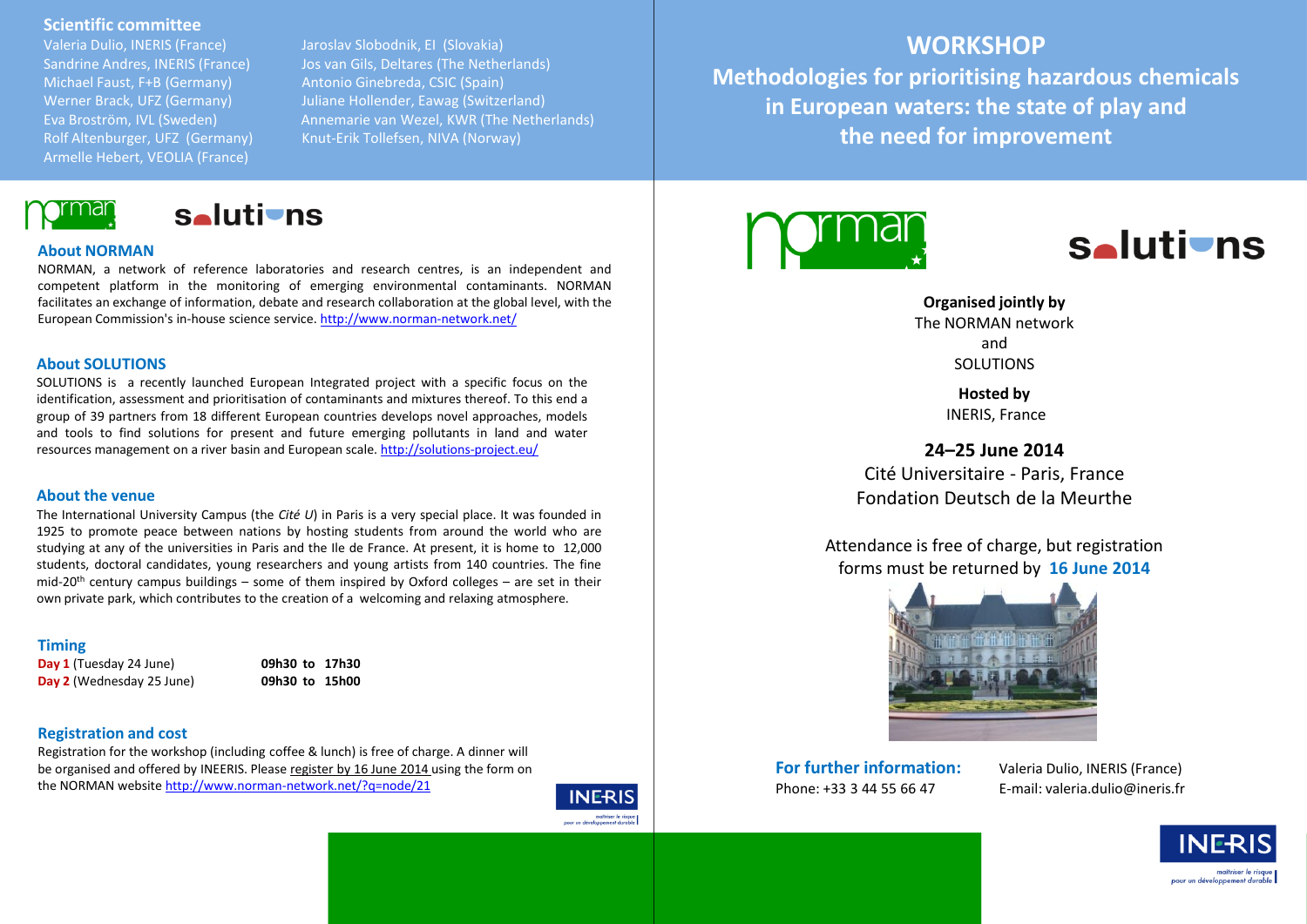# **Context**

Our highly technological society relies on an increasing number of chemicals, every one of which may result in a large number of transformation products. In this highly complex chemosphere the identification of the substances that pose the greatest threat to ecosystems and human health is vital.

Two serious limitations are identified in current prioritisation methodologies:

- 1) the focus on well-known and intensively studied contaminants means a high risk of overlooking emerging pollutants for which data on exposure and effects are lacking;
- 2) individual pollutants are assessed as if they occur in isolation, whereas they are part of complex, multi-constituent mixtures.

Environmental managers need to justify their Programme of Measures defined in the national and international River Basin Management Plans and need to guarantee consistency between the list of prioritised substances and the pressures responsible for the decline in biodiversity.

# **Objectives & Expected Outcomes**

This workshop aims to: i) assess the current state of prioritisation methodologies, ii) identify the current gaps and barriers and iii) make recommendations for further development and improved integration of innovative approaches in user-friendly decision-support tools to define priority actions for research and risk management.

The main outcome of the workshop will be the publication of a Position Paper which will provide recommendations for a harmonised European approach to prioritisation of chemical contaminants in the aquatic environment, addressing the wide range of stakeholders, DG ENV, EEA, DG RESEARCH, representatives of the drinking water sector and international river basin authorities, etc.

# **Who should attend?**

Experts from research institutes, reference laboratories, co-ordinators of on-going or recent EU and national research projects dealing with emerging pollutants in different fields (water, air, soil) and receptors (human health, drinking water, ecosystems, etc.).

Experts from regulatory bodies, organisations in charge of risk assessment / management and industry.



The SOLUTIONS project has received funding from the European Union's Seventh Framework Programme for research, technological development and demonstration under grant agreement no. 603437



# **s**alutions

# **Outline content**

# *Two complementary perspectives*

- Methodological approaches and innovative tools for prioritisation of chemicals
	- ‐ Modelling-based (exposure, hazardous properties, effect prediction)
	- ‐ Monitoring-based (exposure, effects-based monitoring)
	- ‐ Integrated (into prioritisation schemes)
- Prioritisation approaches applied in the current practice in specific media
- ‐ Surface water
- ‐ Sediments
- ‐ Groundwater and drinking water
- **Wastewater**

# *Structure*

**Day 1** A wide-ranging review of current prioritisation practices, state-of-the-art methodologies, the experience gained, lessons learnt, and remaining gaps. Presentations by invited experts from both the research and management communities, plus participant brainstorming.

**Day 2** Presentations on planned SOLUTIONS research activities for better prioritisation of chemicals and mixtures and the future activities of the NORMAN network on prioritisation of emerging contaminants. Three parallel working sessions will follow, for small-group discussions of recommendations for improving current methodologies; the conclusions on follow-up actions will be reported to the plenary and will form the basis of the final Position Paper.



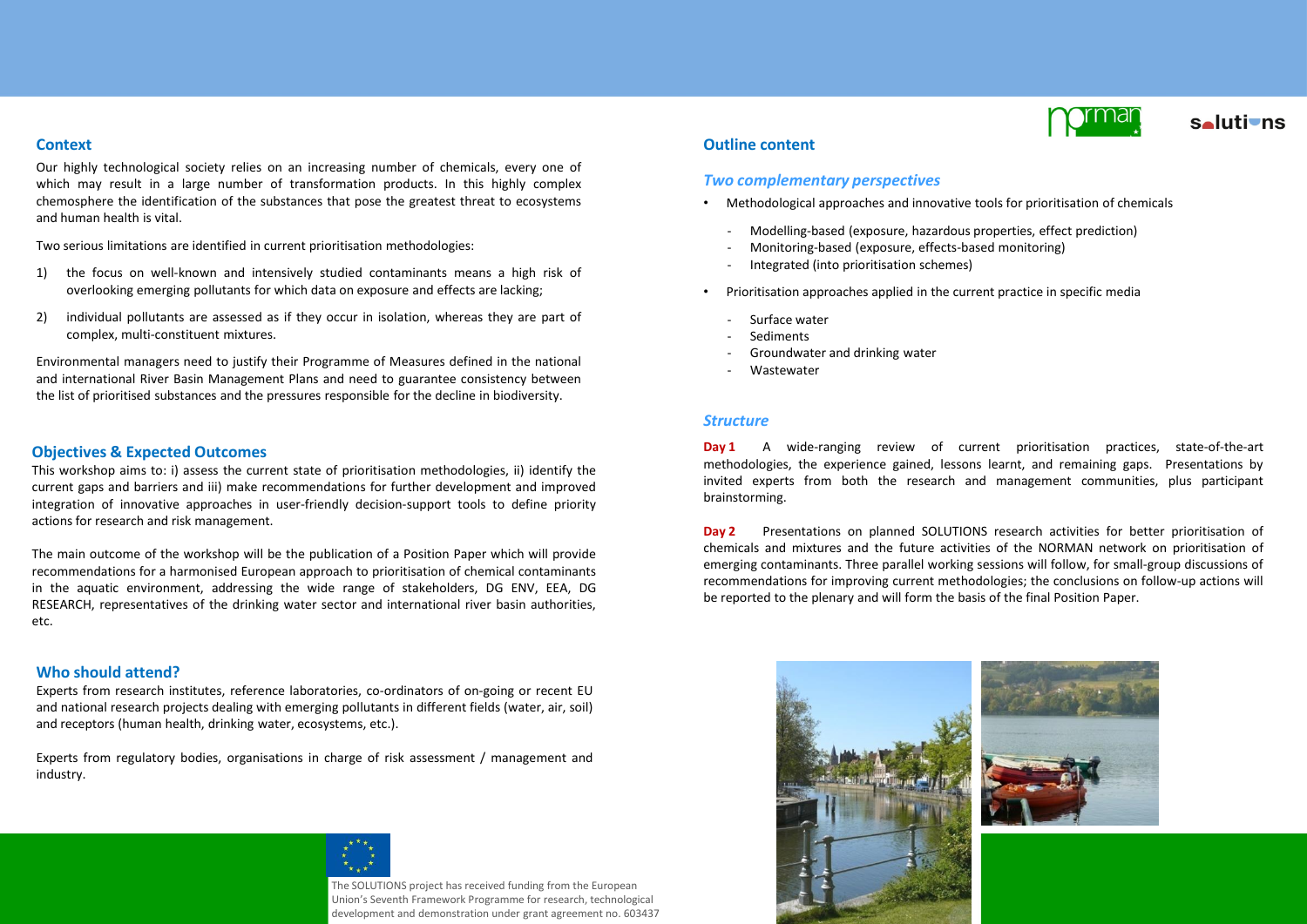

# **PROGRAMME - DAY 1**

- **09:30 REGISTRATION / COFFEE**
- **10:00 WELCOME ADDRESS** *Raymond Cointe, INERIS DG*

# **10:15 SETTING THE SCENE**

- SOLUTIONS perspective *Werner Brack, UFZ, Coordinator SOLUTIONS*
- NORMAN perspective *Valeria Dulio, INERIS, Executive Secretary NORMAN Association*
- Introductory overview on existing prioritisation schemes and approaches: results from a SOLUTIONS literature review *Antonio Ginebreda, CSIC, Spain*

# **11:00 SESSION I : SUBSTANCE-BASED APPROACHES FOR PRIORITISATION OF CHEMICALS**

# **Chair:** *Michael Faust***, (co) Chair:** *Valeria Dulio*

- $\checkmark$  Prioritisation of emerging contaminants by action category: the NORMAN approach *Valeria Dulio , INERIS, NORMAN Association*
- $\checkmark$  Prioritising chemicals of emerging concern: some approaches being used in Canada and the USA *Derek Muir, University of Toronto, Canada*
- $\checkmark$  Using model-based screening to help discover unknown environmental contaminants *Anna Sobek, Stockholm University, Sweden* **Discussion**

# **12:15 LUNCH BREAK**

# **13:15 Chair:** *Valeria Dulio***, (co) Chair:** *Michael Faust*

- Chemical genomics as a tool for environmental toxicity testing: *Matias Attenes Ramos, University of Quebec, Canada*
- $\checkmark$  ChemScreen's quantitative high throughput screening methodologies to assess biological activity of chemicals and water samples: their use in the context of REACH and the Water Framework Directive *Bart van der Burg, BDS b.v, The Netherlands*
- Prioritisation of environmental contaminants through MOA-focussed *in silico* approaches and other non-animal testing systems *Gerrit Schüürmann, UFZ, Leipzig, Germany*

# **Discussion**

- **14:30 SESSION II : MONITORING-BASED APPROACHES FOR PRIORITISATION OF CHEMICALS Chair:** *Werner Brack, -* **(co) Chair:** *Antonio Ginebreda*
	- Prioritisation of substances from non-target screening *Jaroslav Slobodnik, EI , Slovakia*
	- $\checkmark$  The potential of effect-directed analysis approaches to support prioritisation of chemical contaminants *Werner Brack, UFZ, Leipzig, Germany*
	- Taking into account mixture effects in prioritisation schemes *Andreas Kortenkamp, Brunel University, UK*
	- $\checkmark$  Linking ecology and the identification of priority environmental contaminants: lessons learned from river biofilms *Sergi Sabater, University of Girona* **Discussion**

# **15:40 COFFEE BREAK**

**16:00 SESSION III: CURRENT PRACTICE IN SPECIFIC MEDIA**

## **Chair:** *Antonio Ginebreda, -* **(co) Chair:** *Werner Brack*

- $\checkmark$  Tox-Box: an enhanced health-related approach for risk assessment of drinking water in Germany *Tamara Grummt, UBA, Germany*
- $\checkmark$  The water cycle and drinking water perspective for prioritisation of chemical contaminants, including water treatment *Annemarie van Wezel, KWR, The Netherlands*
- $\checkmark$  ECHA's thematic workshop on sediment risk assessment: outcome and implications on prioritisation of chemicals *Francesca Pellizzato, ECHA*
- $\checkmark$  Prioritisation of chemicals and effects in wastewater effluents for improved mitigation measures *Juliane Hollender, Eawag, Switzerland* **Discussion**
- **17:30 END OF DAY 1**
- **20:00 SOCIAL DINNER**